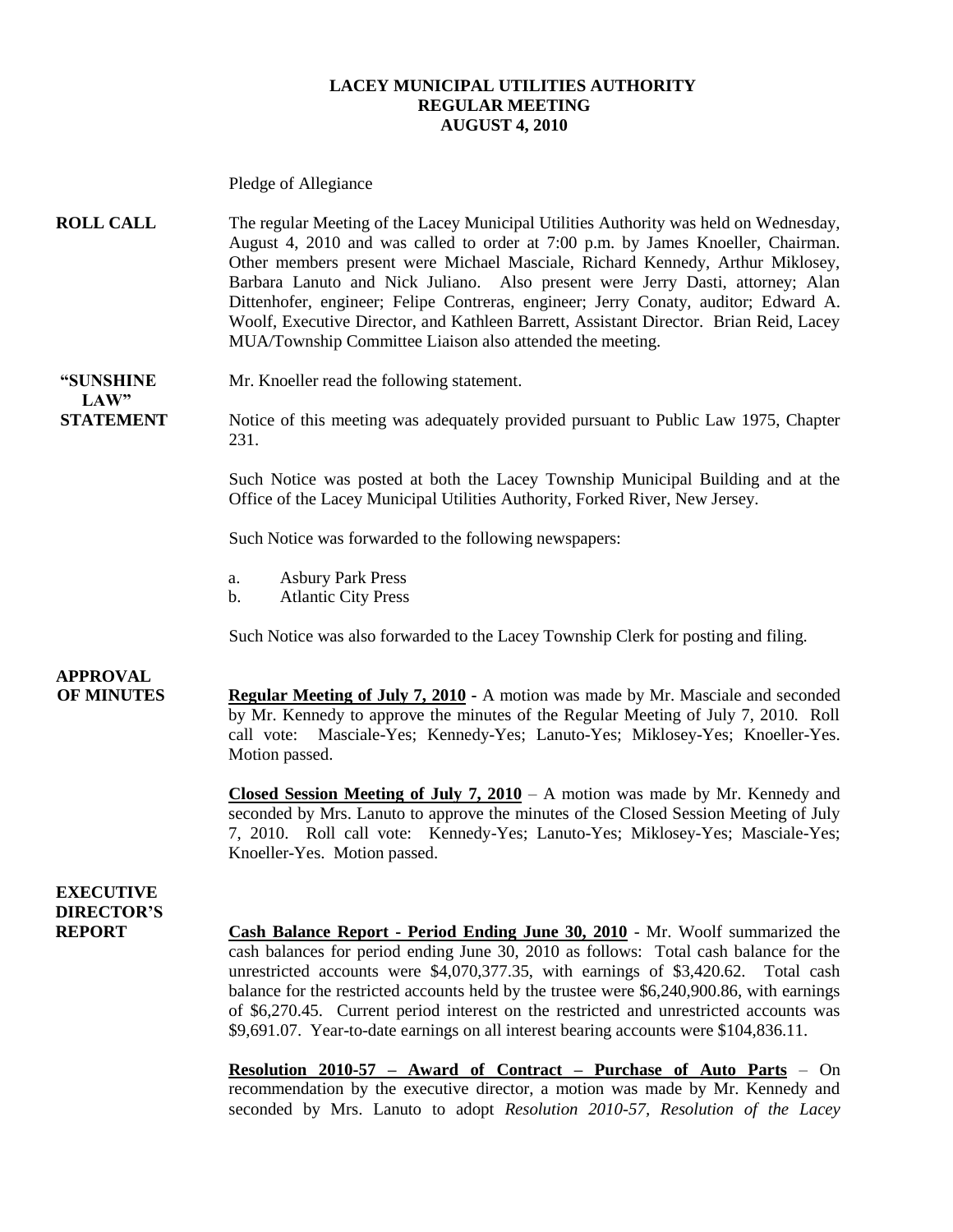*Municipal Utilities Authority, County of Ocean, State of New Jersey, Awarding a Contract for the Purchase of Auto Parts to South Jersey Auto Parts and Down's Ford, Inc.* Roll call vote: Kennedy-Yes; Lanuto-Yes; Miklosey-Yes; Masciale-Yes; Knoeller-Yes. Motion passed.

**Resolution 2010-58** - Mr. Woolf recommended tabling this resolution until the issue can be discussed with the personnel committee.

**Resolution 2010-59 – Letter of No Interest – Metro PCS New York, LLC** – Mr. Woolf explained this is the existing cellular telephone tower located by the Joe Connell Realty/Caldwell Banker. What they are doing is they are going to put a 7 by 14 concrete pad to house some electrical cabinets and they are going to add an additional 3 cell antennas to that existing model pole. On recommendation by the executive director, a motion was made by Mr. Kennedy and seconded by Mr. Miklosey to adopt *Resolution 2010-59, Resolution of the Lacey Municipal Utilities Authority, County of Ocean, State of New Jersey, Letter of No Interest – Minor Site Plan, Metro PCS New York, LLC, Block 1583, Lot 5.01*. Roll call vote: Kennedy-Yes; Miklosey-Yes; Lanuto-Yes; Masciale-Yes; Knoeller-Yes. Motion passed.

### **BUSINESS**

**REPORT July Meter Reads** – Ms. Barrett reported 3,793 meters were read in July for Cycles 2 and 9. Eleven work orders were cut to obtain manual reads not obtained during regular meter read routes. Five reads were questioned because of high usage. Two customers were contacted by phone and three customers were sent letters.

> **August Billing –** Ms. Barrett reported utility bills were mailed/hand delivered on August  $3<sup>rd</sup>$  in the amount of \$741,085.02. Penalties were assessed on 3,273 past due accounts (all cycles) in the amount of \$19,073.45 for a total billing in August of \$760,158.47.

> **Customer Service –** Ms. Barrett reported forty-six new customer welcome letters were mailed in June, and nineteen responses were received in July. Thirty-seven final reads with equipment inspections were performed in July with no violations.

# **ENGINEER'S**

**REPORT Resolution No. 2010-54 – Preliminary Sewer and Water Approval – Forked River Baptist Church Building Addition – Block 1633, Lot 2** - Mr. Dittenhofer reported his office received the application and plans for preliminary sewer and water approval for Forked River Baptist Church, Block 1633, Lot 2. The applicant is proposing to construct a 10,800 SF building addition to an existing church on the south side of Haines Street, east of Lake Barnegat Drive North. The applicant proposes to utilize the existing water and sewer services for the building. On recommendation by the Authority's engineer, a motion was made by Mr. Masciale and seconded by Mr. Miklosey to adopt *Resolution 2010-54, Resolution of the Lacey Municipal Utilities Authority, County of Ocean, State of New Jersey, Preliminary Sewer and Water Approval, Forked River Baptist Church Building Addition, Block 1633, Lot 2.* Roll call vote: Masciale-Yes; Miklosey-Yes; Lanuto-Yes; Kennedy-Yes; Knoeller -Yes. Motion passed.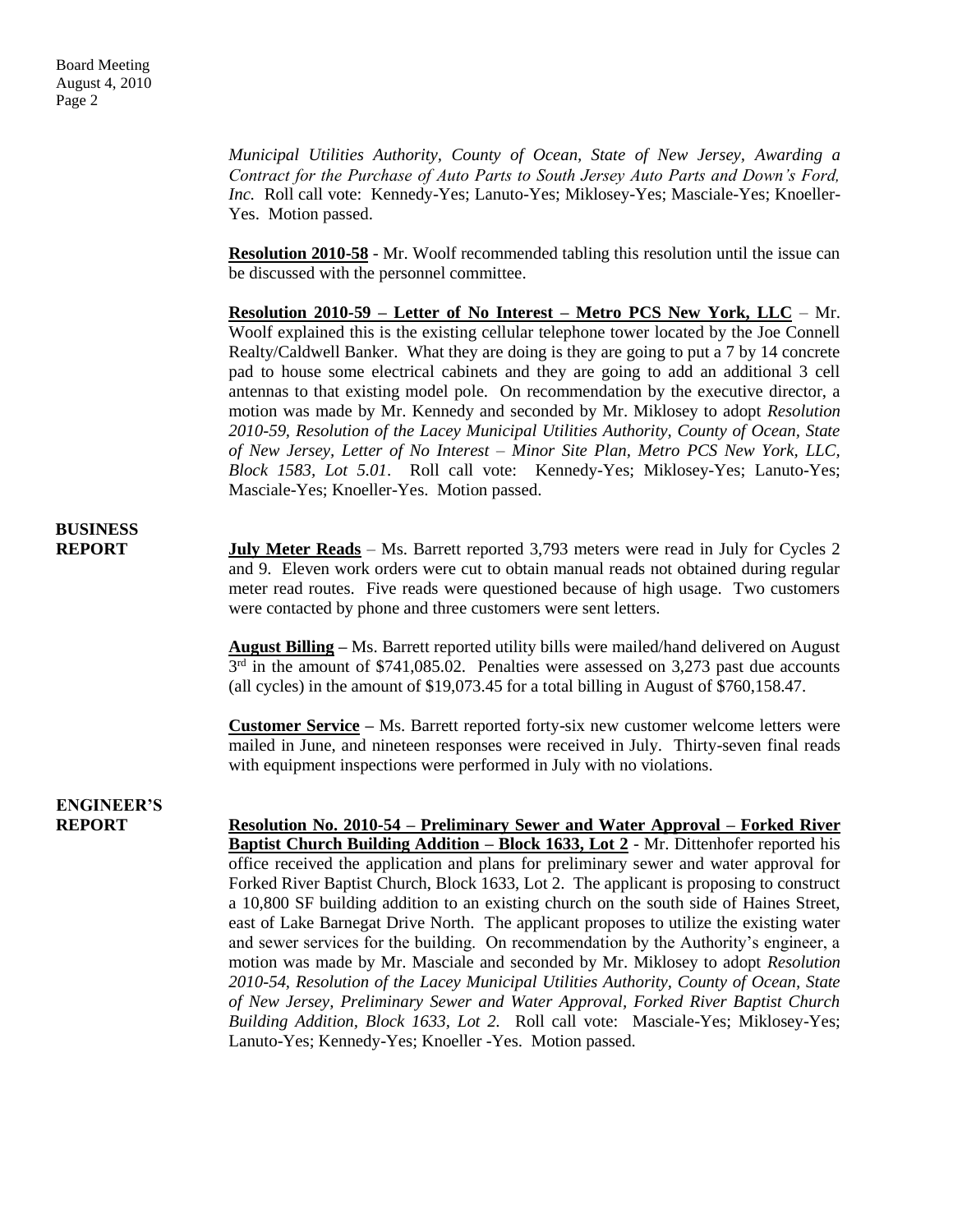**Resolution No. 2010-55 – Preliminary Water Approval – Ocean Residential Community Home Upgrades – Juvenile Justice Commission – Block 315, Lot 28** - Mr. Dittenhofer reported his office received the application and plans for preliminary water approval for Ocean Residential Community Home/Juvenile Justice Commission, Block 315, Lot 28. The applicant is proposing to upgrade the fire protection system for an existing juvenile residential community home on the north side of Jones Road, west of Pheasant Run. The applicant proposes to abandon the existing domestic water service for the building and install a new 6" combined domestic water and fire service. On recommendation by the Authority's engineer, a motion was made by Mr. Kennedy and seconded by Mrs. Lanuto to adopt *Resolution 2010-55, Resolution of the Lacey Municipal Utilities Authority, County of Ocean, State of New Jersey, Preliminary Water Approval, Ocean Residential Community Home Upgrades, Juvenile Justice Commission, Block 315, Lot 28.* Roll call vote: Kennedy-Yes; Lanuto-Yes; Miklosey-Yes; Masciale-Yes; Knoeller-Yes. Motion passed.

**Resolution 2010-56 - Maintenance Bond Release – Cleaning & Televising Sewer Contract No. 2 – Video Pipe Services, Inc.** – On recommendation by the Authority's engineer, a motion was made by Mr. Kennedy and seconded by Mr. Masciale to adopt *Resolution 2010-56, Resolution of the Lacey Municipal Utilities Authority, County of Ocean, State of New Jersey, Maintenance Bond Release, Cleaning & Televising Sanitary Sewer Contract No. 2, Video Pipe Services, Inc.* Roll call vote: Kennedy-Yes; Masciale-Yes; Lanuto-Yes; Miklosey-Yes; Knoeller-Yes. Motion passed.

**Change Order No. 1 – Municipal Lane Pump Station Upgrades -** On recommendation by the Authority's engineer, a motion was made by Mr. Kennedy and seconded by Mr. Miklosey to approve Change Order No. 1 for Municipal Lane Pump Station Upgrades. This change order represents valve chamber modifications for a net contract increase of \$8,000.00. Roll call vote: Kennedy-Yes; Miklosey-Yes; Lanuto-Yes; Masciale-Yes; Knoeller-Yes. Motion passed.

Wells and Water Treatment Plant at Well No. 1 Site - Mr. Dittenhofer stated well No. 7 is drilled, and the drilling for Well No. 8 has started. Mr. Masciale asked about anticipated savings for this project. Mr.. Dittenhofer stated since the well will not be drilled as deep as originally specified, the savings would be approximately \$27,000 for well No. 8. Mr. Contreras added Well No. 7 would be similar in depth – 1670 feet as opposed to 1800 feet.

**Conceptual Design Water Treatment Plant No. 3 (Bayonne Avenue)** – Mr. Dittenhofer stated his office submitted revised cost estimates, drawings, and engineer's report for the design of water treatment plant No. 3. Mr. Knoeller requested this issue be Tabled. He stated he would like to visit the site, along with the engineers and other Commissioners, so recommendations can be made on the design phase of the project.

**Repainting of Tank No. 2** – Mr. Dittenhofer stated this project has started.

**Maintenance Garage Re-Roofing** – Mr. Dittenhofer stated this project is complete.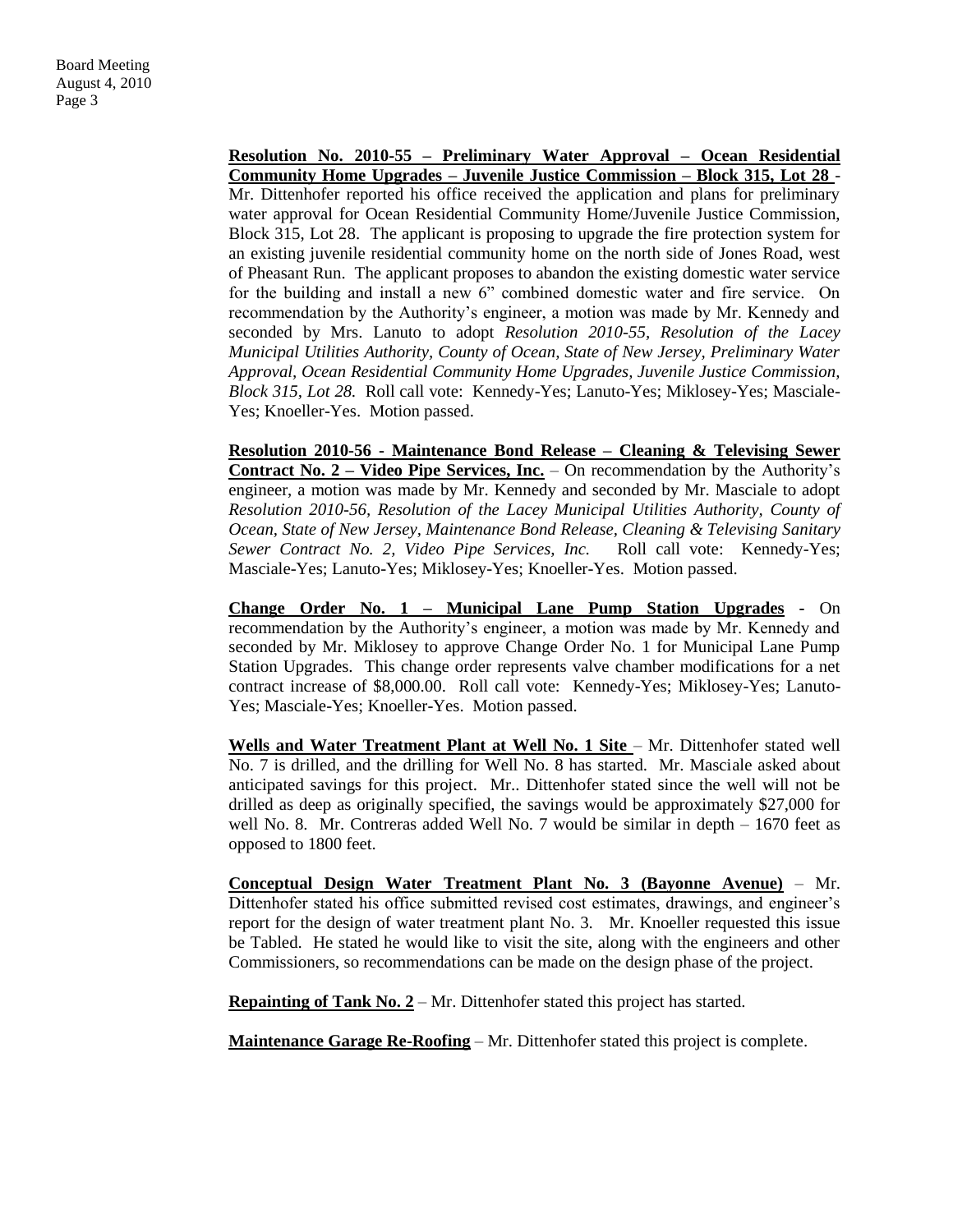**Cleaning & Televising Contract No. 6 & Flow Assessmen**t – Mr. Dittenhofer stated this project is ongoing and is 75% complete. So far there has not been any large leaks detected in that area. Any repairs would be minimal.

## **ATTORNEY'S**

**REPORT LMUA Purchase from Lacey Township (Maintenance Garage)** - Mr. Dasti stated the Township has signed the contract, and he anticipates closing title in mid-August. He pointed out the Authority may need to obtain a subdivision of Lot 4 inasmuch as a portion of Lot 4 will remain in the name of the Township. If so his office will prepare a "courtesy review" and appear before the Planning Board. He stated Mr. Dittenhofer's office will prepare a metes and bounds description to subdivide the Lot. Mr. Knoeller asked for the finance committee's recommendation in terms of financing for the property. Mr. Masciale stated the funds would be available immediately from Hudson City Bank, and would be a lump-sum payment by the third week of August. Mr. Miklosey suggested Hudson City Bank be informed of the Authority's intent to withdraw \$500,000 and confirm the money can be withdrawn in one day.

## **AUDITOR'S**

**REPORT Accountant's Status Report – Month Ended June 30, 2010 –** Mr. Conaty stated the analysis of OCUA fees have been added to the status report. Sewer and water user charges resulted in a favorable variance for the month. Delinquency charges and interest income also had a favorable variance. House connections are down on the sewer side, but up on the water side. Year-to-date expenses are favorable.

### **CORRESPONDENCE**

**Philip Kasper, Brandywine Avenue** – Mr. Kasper is requesting relief of utility bill, due to filling pool without pool fill meter. Based on the pool specifications submitted by the customer, a motion was made by Mr. Kennedy and seconded by Mr. Masciale to grant a sewer credit adjustment of \$50.44 (13,000 gallons). Roll call vote: Kennedy-Yes; Masciale-Yes; Lanuto-Yes; Miklosey-Yes; Knoeller-Yes. Motion passed.

**Kirk Peters, Leeward Drive** – Mr. Peters is requesting relief of utility bill, due to a water leak. Since the water did not go into the sewer system, a motion was made by Mr. Kennedy and seconded by Mrs. Lanuto to grant a credit adjustment on the sewer charges in the amount of \$449.92 (64,000 gallons). Roll call vote: Kennedy-Yes; Lanuto-Yes; Miklosey-Yes; Masciale-Yes; Knoeller-Yes. Motion passed.

**Mr. & Mrs. Werner, Skiff Way Drive** – Mr. & Mrs. Werner are requesting waiver of late fee, due to disputed utility charges. Based upon the information submitted, a motion was made by Mr. Kennedy and seconded by Mr. Miklosey to waive the late payment penalty fee in the amount of \$6.86. Additionally, Mr. Woolf will contact customer regarding other issues. Roll call vote: Kennedy-Yes; Miklosey-Yes; Lanuto-Yes; Masciale-Yes; Knoeller-Yes. Motion passed.

**OLD**

**BUSINESS** There was no old business to discuss.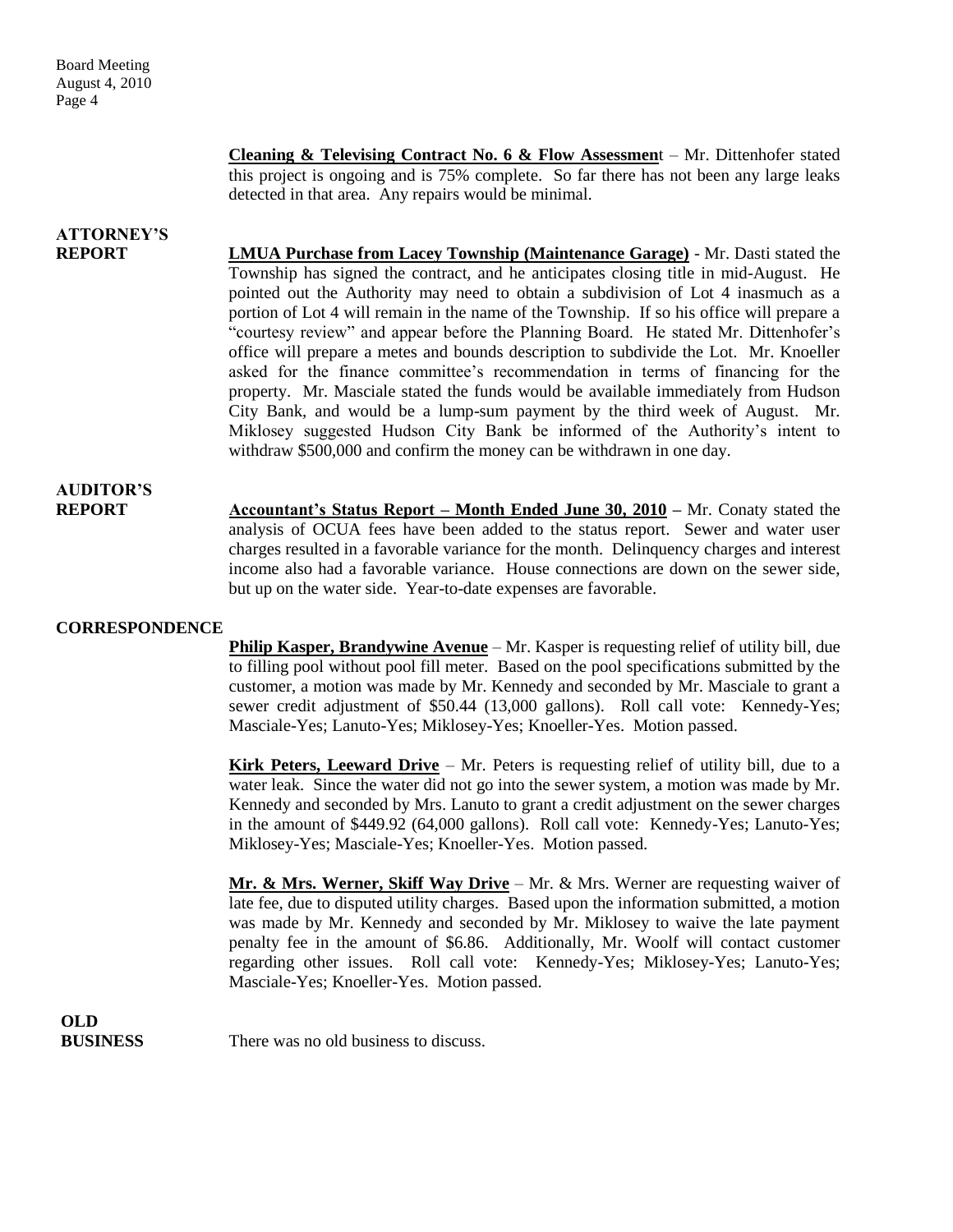# **NEW**

**BUSINESS** Mr. Knoeller stated Mr. Woolf would notify the commissioners of the site visit to the Water Treatment Plant No. 3 site.

## **PUBLIC BUSINESS/**

**COMMENT Lorraine Sansone, Laurel Boulevard –** Ms. Sansone asked about the Authority being notified of drought restrictions. Mr. Woolf stated the State imposes drought restrictions. If there were a pumping capacity issue or if a well was down the Authority would impose a mandatory restriction.

> Ms. Sansone informed the Board that Waretown had a boiler water advisory because they had low pressure, and they asked Barnegat Township for help. She stated she is aware it was the Authority's objective to run a water line down Route 9 and get Waretown as a customer. She asked if the LMUA is capable of helping Waretown. Mr. Knoeller stated no. He pointed out the LMUA was looking to share the cost of running that line with Waretown. At that time, they were not interested in sharing the costs.

> Ms. Sansone asked for an update on the Authority supplying water to Exelon. Mr. Dasti stated a follow-up letter was sent to Exelon and he has not received a response. Mr. Woolf stated a representative from Exelon called him regarding this issue, and he is planning to coordinate a meeting with representatives from Exelon. Mr. Knoeller suggested that he and Mr. Dasti also attend this meeting.

> Ms. Sansone asked if the Beach Boulevard Bridge issue is in litigation. Mr. Knoeller stated not that he is aware of. Ms. Sansone asked who would be absorbing the costs. Mr. Knoeller stated the Authority would be absorbing part of the cost since it was partially responsible. Ms. Sansone asked how much is it costing the Authority. Mr. Knoeller stated approximately \$50,000.00.

> Ms. Sansone stated she agreed with the Chairman in his resolution regarding who was and who was not allowed to be present at last month's closed session meeting.

**CLOSED** 

### **SESSION RESOLUTION**

**WHEREAS,** Section 8 of the Open Public Meetings Act, Chapter 231, Public Law 1975 permits the exclusion of the public from a meeting in certain circumstances;

**WHEREAS**, this public body is of the opinion that such circumstances presently exist.

**NOW, THEREFORE, BE IT RESOLVED** by the Lacey Municipal Utilities Authority, County of Ocean and State of New Jersey as follows:

1. The public shall be excluded from discussion of action upon the hereinafterspecified subject matters.

2. The general nature of this closed session concerns personnel matters.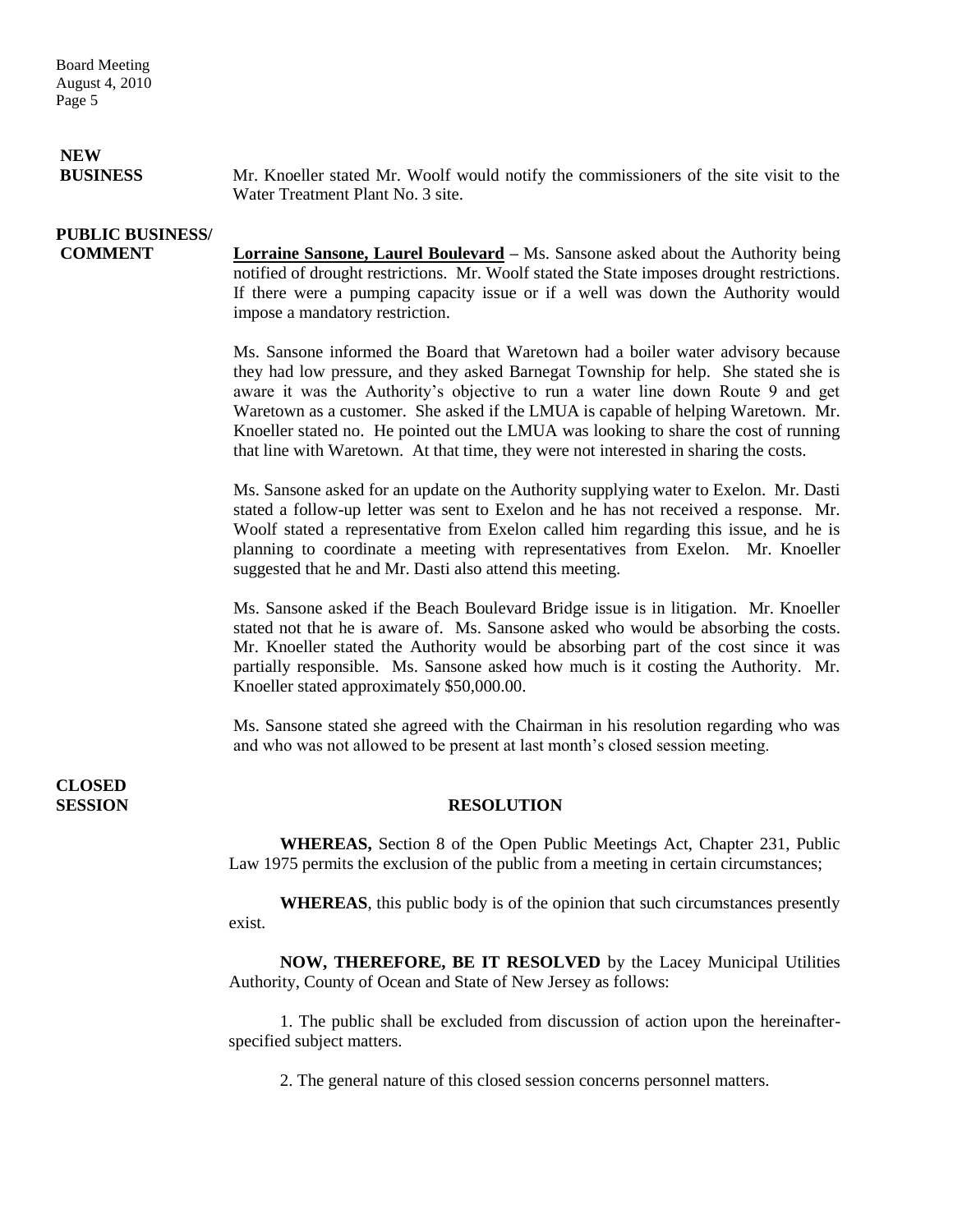3. It is anticipated at this time that the above-stated matters will be made public once these matters have been resolved.

4. This resolution shall take effect immediately.

A motion was made by Mr. Masciale and seconded by Mrs. Lanuto to adopt the above resolution. Roll call vote: Unanimously approved.

Separate minutes were kept on the above closed session.

## **RE-OPEN**

**MEETING** A motion was made by Mr. Miklosey and seconded by Mr. Masciale to reopen the meeting. Roll call vote: Unanimously approved**.**

# **PAYMENT OF**

**VOUCHERS** WHEREAS, the members of the Lacey Municipal Utilities Authority carefully examined all vouchers presented for payment of claims;

> **NOW, THEREFORE, BE IT RESOLVED** by the Lacey Municipal Utilities Authority that:

> 1. Said vouchers in the sum of \$503,084.29 be same are hereby approved to be paid.

2. Said vouchers are listed on the attached computer check register.

A motion was made by Mr. Masciale and seconded by Mrs. Lanuto to adopt the above resolution. Roll call vote: Kennedy-Yes; Lanuto-Yes; Miklosey-Yes; Nascuake-Yes; Knoeller-Yes. Motion passed.

**ADJOURNMENT** There being no further business to discuss, the meeting was adjourned at 7:30 p.m.

Respectfully submitted,

Michele Kennedy Secretary